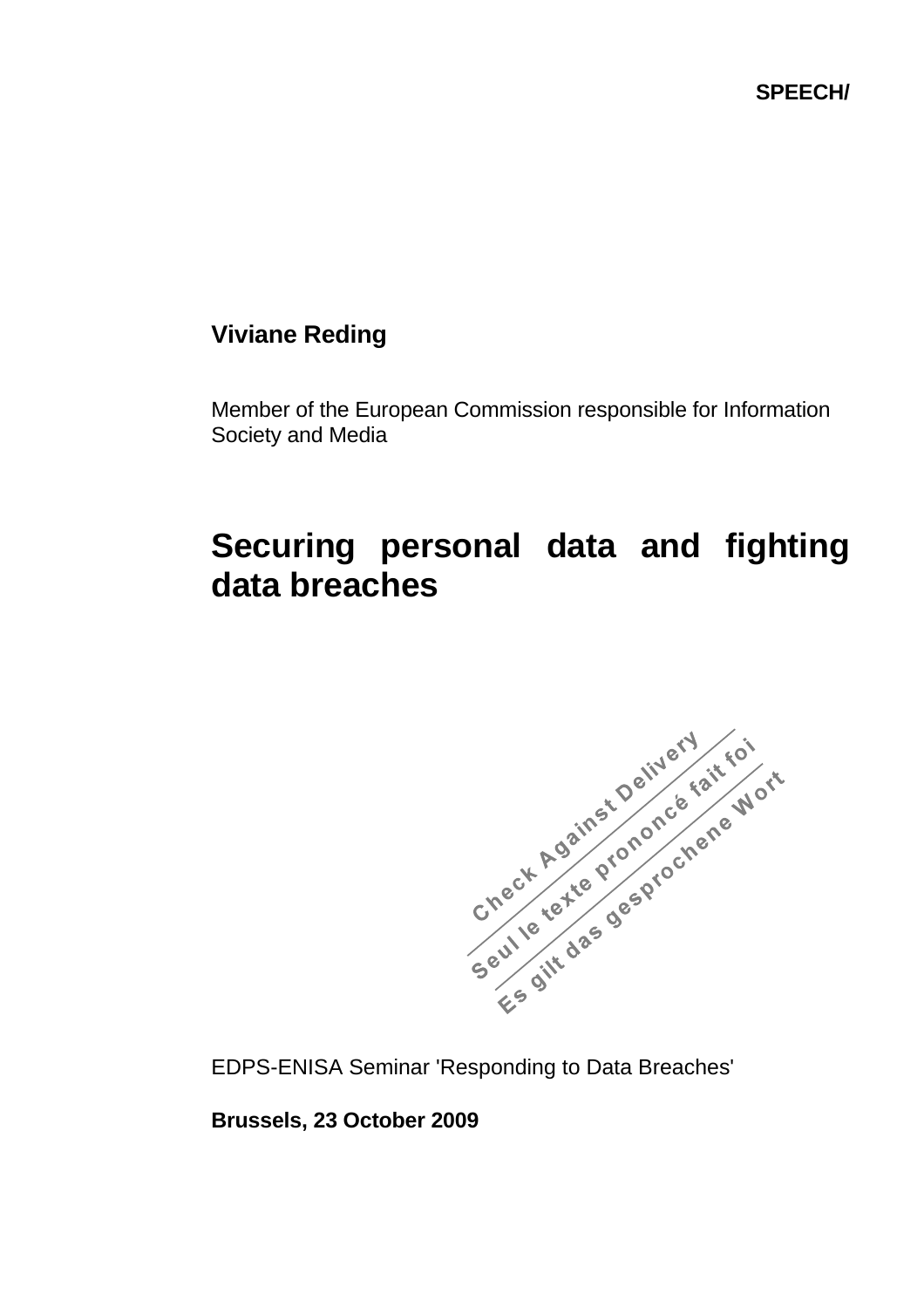Let me begin by thanking our two hosts today, Mr Peter Hustinx and Mr Udo Helmbrecht, for giving me the opportunity to underline the importance of a strong European approach to the security of personal data.

would also like to take the opportunity to thank Mr Hustinx and the staff of the European Data Protection Supervisor for their constructive role during the review of the telecom framework and express my hope that this cooperation will continue. Indeed I think that all parties involved in the legislative process – the European Parliament, the Council and the Commission – have valued highly their advice on privacy and data protection issues.

I warmly welcome Mr Helmbrecht in his new role at ENISA and am confident that he will lead the agency to the success we all need and expect.

And I must say the challenges that they will both face are very great. We have all heard examples of data breaches, the latest one only two weeks ago, a large European telecom provider found that hundreds of thousands of customer records had been stolen. And there are no doubt many more cases that we have not heard about. Yet if citizens have an underlying fear that their data may be lost or stolen they will not participate fully in the digital economy.

The Telecoms Reform has put the issue of mandatory notification of personal data breaches firmly on the European policy agenda. The reformed telecoms package, now awaiting final agreement, will establish rules concerning the prevention, management and reporting of data breaches in the electronic communications sector. As you are aware, the Commission will go a step further to extend the debate to generally applicable breach notification requirements and work on possible legislative solutions. This will be done in close consultation with the European Data Protection Supervisor and other stakeholders. I trust that today's seminar will be a valuable contribution to this endeavour.

I find it very reassuring that today's event is organised jointly by representatives of data protection and of Network and Information Security. This cooperation underlines the fact that privacy and information security are not in conflict with each other: **Without information security, protection of privacy and personal data is not possible**. Indeed, we must see challenges to personal data security in the broader context of the resilience of information and communication infrastructures.

## **A key principle of EU data protection law is that those who process personal data have to take the necessary security measures to counter the risks to this data.**

With the telecoms reform, we are now strengthening and clarifying these rules: when a security breach happens, the operator will have **to inform** the authorities and those citizens who may face harm as a result of the loss of their personal data.

Furthermore, network operators must notify the competent national regulatory authority of a breach of security or loss of integrity that had a significant impact on the operation of networks or services.

In short: **Transparency and information will be the key new principles for dealing with breaches of data security.** I am grateful to the European Parliament which has helped to strengthen the legal responsibilities laid down by the new rules. The new responsibilities for data security are a strong incentive for the managers of a company to make the necessary investments for the **prevention** of personal data breaches and for the resilience of network and information infrastructures. Here the European approach towards network and information security is clear: identify the responsibilities and provide the right (positive or negative) incentives for the stakeholders. **Those who profit from the information revolution must respond**